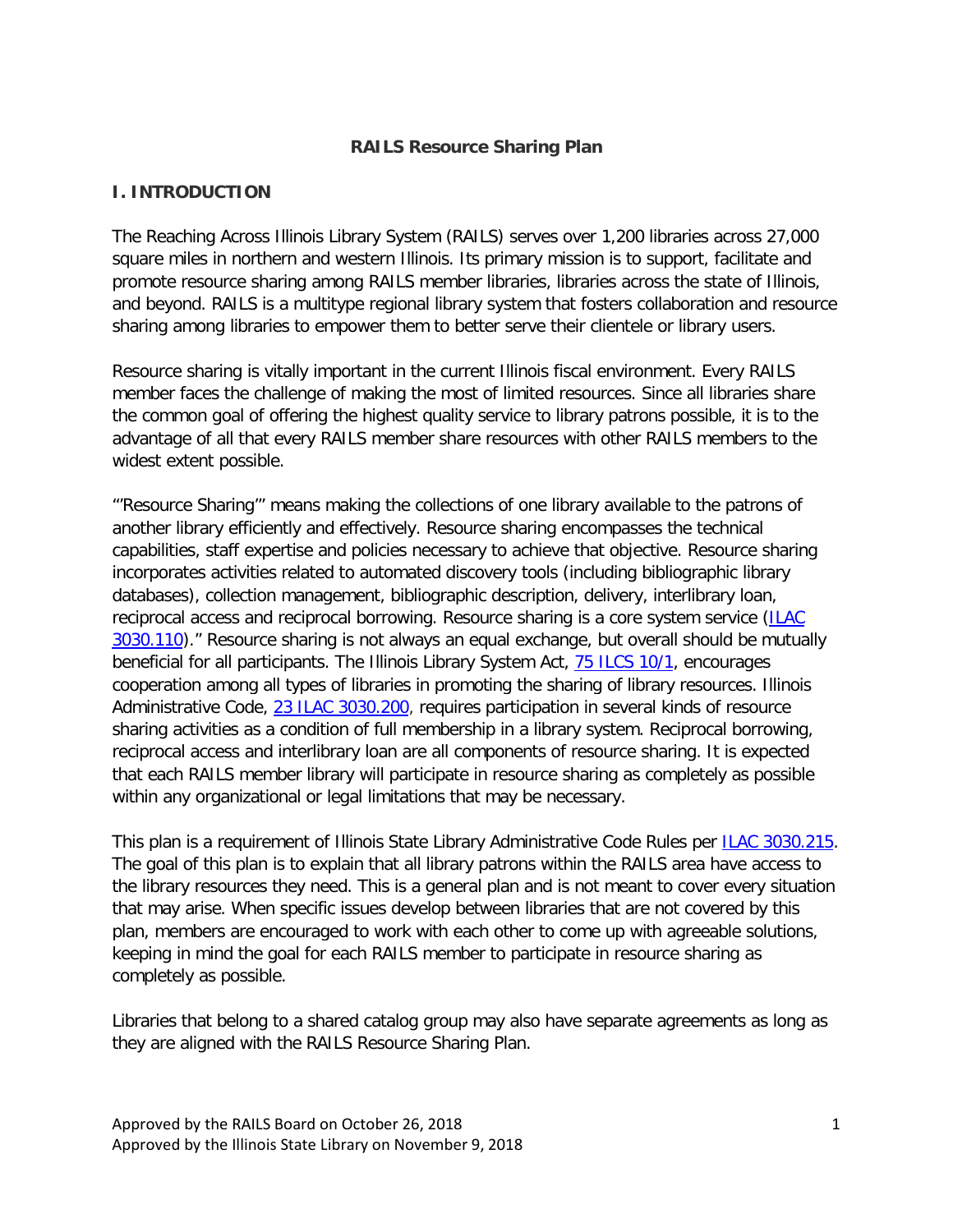The goal of RAILS is to help our members to expand resource sharing in Illinois and beyond. The RAILS website displays a map of the state of resource sharing in RAILS which can be found here: [https://www.railslibraries.info/services/catalogs-map.](https://www.railslibraries.info/services/catalogs-map) This map indicates unserved areas within RAILS. Whenever possible, RAILS supports expanding service to these areas for more access to information for Illinois residents.

Any changes to this plan are subject to approval by the RAILS Board of Directors and the Illinois State Library (Office of the Secretary of State).

# **II. GENERAL RESOURCE SHARING GUIDELINES**

- A. Responsibilities of All RAILS Member Libraries
	- 1. Each member library has the responsibility of locally meeting as many of its patrons' needs as possible. Resource sharing is intended as a way to help supplement the local library's collection and should not be used as a substitution for financial support and collection management on the local level.
	- 2. Each RAILS member library shall participate in resource sharing as completely as possible and shall only impose restrictions as required by organizational or legal limitations.
	- 3. To facilitate resource sharing among RAILS libraries, all RAILS member libraries shall include their resource sharing policies as a part of their library's record on the [Library](http://www.librarylearning.info/)  [Learning \(L2\) website](http://www.librarylearning.info/) and other applicable electronic platforms such as OCLC and shall keep those policies up-to-date.
- B. Responsibilities of RAILS
	- 1. The RAILS Director of Membership Development and Resource Sharing shall coordinate, monitor and guide all system resource sharing activities and answer member questions regarding resource sharing.
	- 2. RAILS shall promote the value of resource sharing to all member libraries and shall encourage members to be as generous as possible in their resource sharing policies and procedures.
	- 3. RAILS shall encourage and support resource sharing through activities such as delivery and training for system members in areas directly related to resource sharing.
	- 4. RAILS shall distribute current state and system resource sharing policies to members via the RAILS website and other means as appropriate.
	- 5. RAILS shall maintain the L2 website and shall provide assistance and instruction to members in posting their resource sharing policies to the L2 website.

# **III. RECIPROCAL ACCESS**

Approved by the RAILS Board on October 26, 2018 2018 Reciprocal Access: The resources of all full member libraries of a library system are made available to all library patrons in the system area. Reciprocal access benefits should be imposed equally among all reciprocal access patrons and can include interlibrary loans, photocopy service, reference service, use of library materials on site, and other services. The library governing authority may approve reasonable restrictions, applied equally among all reciprocal access patrons, for services such as computer access, library programs and meeting room use in accordance with the library system's resource sharing plan.

Approved by the Illinois State Library on November 9, 2018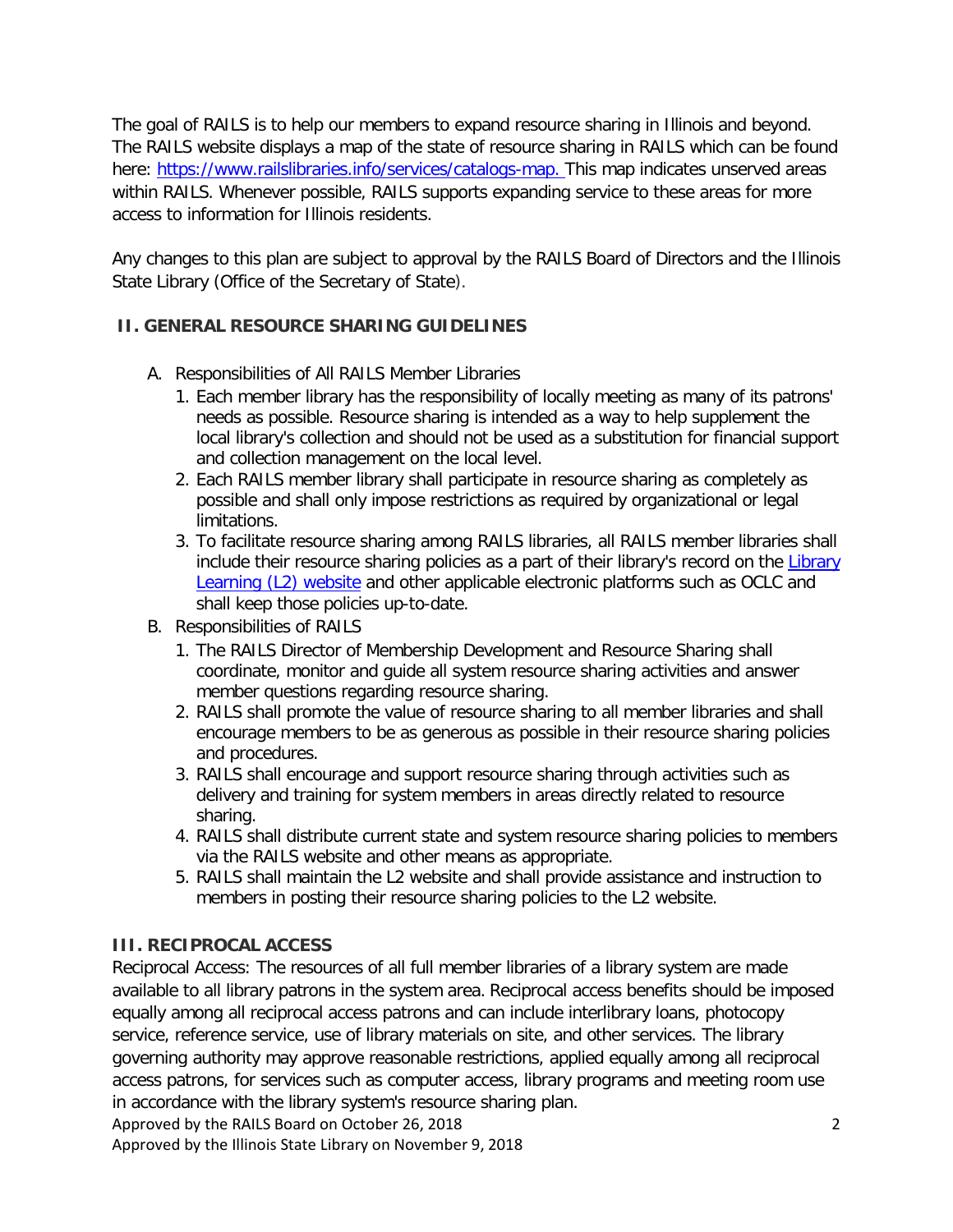A. Responsibilities of All RAILS Libraries

Each RAILS member library shall: Participate in the reciprocal access program by making its library materials available to patrons of other member libraries in the least restrictive way possible, except:

1. Contractual arrangements for licensed or proprietary databases/e-resources may limit the use of such databases/e-resources to registered cardholders.

2. Non-public libraries may place reasonable restrictions on physical access to their facilities and materials by patrons of other libraries.

B. Responsibilities of RAILS The RAILS Director of Membership Development and Resource Sharing shall coordinate, monitor and guide the reciprocal access program and answer member questions about the program.

# **IV. STATEWIDE RECIPROCAL BORROWING**

**Reciprocal Borrowing:** The right of a person who holds a valid, in-good-standing library registration card from a full member public library to borrow materials on site from other library system full member public libraries under the same conditions that the library provides those materials to its patrons, subject to reasonable restrictions approved by the library's governing board in accordance with requirements of the library system's resource sharing plan and this Part.

- A. RAILS Resource Sharing Department will educate and promote statewide reciprocal borrowing to all members. RAILS, in partnership with Illinois Heartland Library System (IHLS) and the Chicago Public Library System, encourages and promotes statewide reciprocal borrowing among all Illinois public libraries that are system members.
- B. No library may charge a fee to any statewide reciprocal borrower that is not charged to the library's patrons or system-wide reciprocal borrower unless the fee was in effect on July 1, 2014.

## **V. SYSTEM-WIDE RECIPROCAL BORROWING**

- A. Responsibilities of All RAILS Public Libraries
	- 1. All RAILS public libraries shall provide reciprocal borrowing to any person in good standing who has a valid library account with a RAILS public library in Illinois. All reciprocal borrowing patrons will be treated the same.
	- 2. Each RAILS public library member is encouraged to share as widely as possible. Given that there may be situations where libraries need to impose reasonable restrictions in order to meet the demands of local taxpayers and residents, the lending library may restrict reciprocal borrowing but not set to zero. Restrictions shall only be imposed as absolutely necessary and all restrictions must apply equally to all reciprocal borrowers.
		- a. When imposing loan restrictions on reciprocal borrowing, libraries shall post this information as a part of their resource sharing policies on the [L2 website.](http://www.librarylearning.info/)

Approved by the RAILS Board on October 26, 2018 3 Approved by the Illinois State Library on November 9, 2018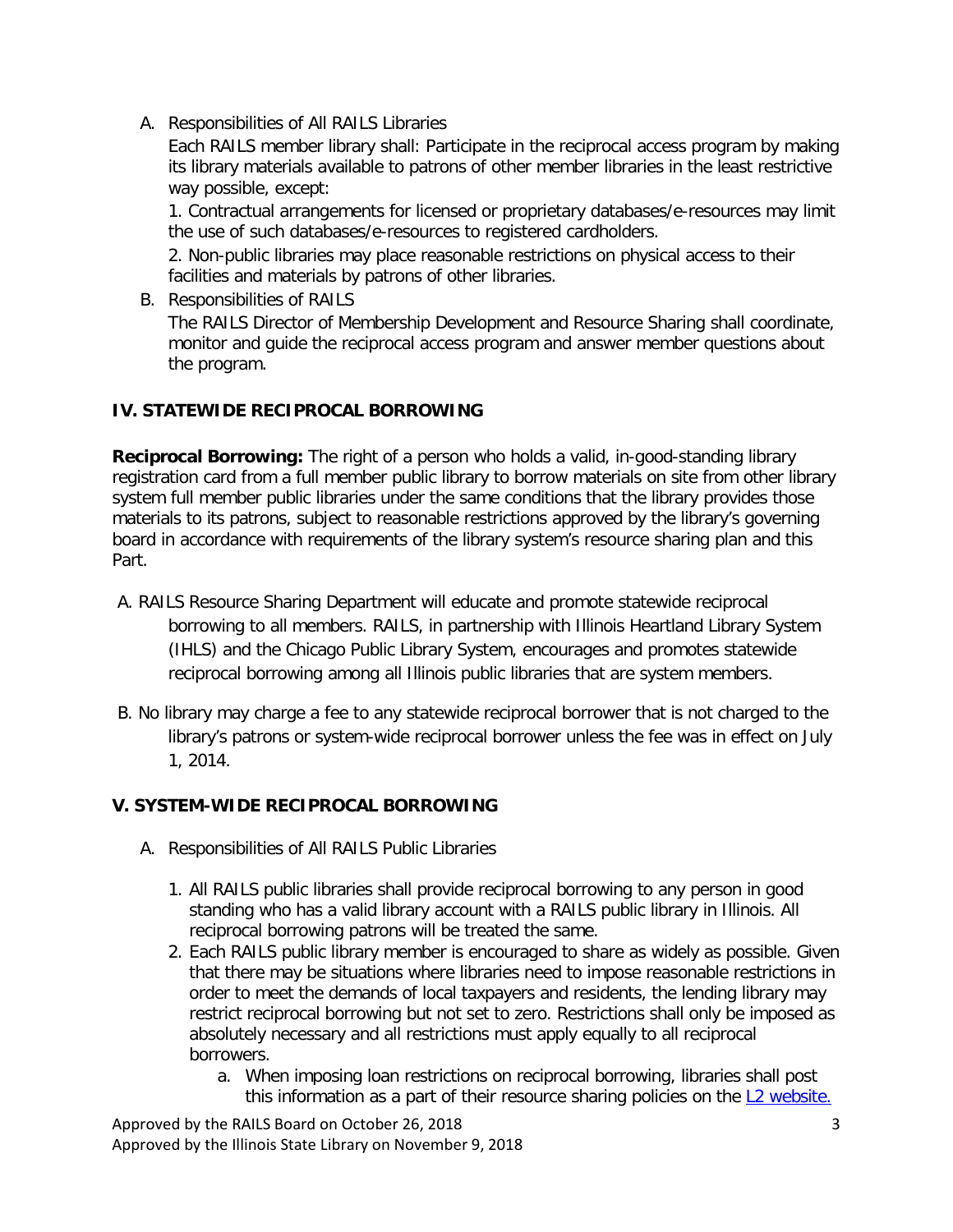- b. As required by Illinois Administrative Code [\(23 ILAC 3030.215\)](ftp://www.ilga.gov/JCAR/AdminCode/023/023030300B02150R.html), the library of a patron who borrows materials from another library through reciprocal borrowing is responsible for lost and damaged materials if the patron does not pay. However, alternate means of resolving the loss or damage may be used if both the lending and borrowing libraries agree.
- c. Libraries are required to assist with retrieval of delinquent materials borrowed by verifying patron information for one of its registered borrowers upon request.
- d. Libraries are required to assist with collecting payment for bills incurred by one of its registered borrowers for lost/damaged items as legal limitations and internal library regulations allow.
- e. Libraries are required to honor any request by a lending library to mark a patron's account as delinquent or to place a stop/block on a patron's account at the patron's home library for unpaid bills related to lost or damaged items obtained via reciprocal borrowing. If the patron's home library refuses to honor the request, then that home library shall be responsible for paying the bills incurred by the patron for lost or damaged items provided that the lending library sends the bills to the home library within one year of the infraction. The library requesting the block shall provide notification when the block is no longer needed and may be removed.
- f. Contact the home library when in doubt about a patron's delinquency status.
- 3. All RAILS public libraries shall include their library's reciprocal borrowing policies as a part of their library's record on the L2 website and shall keep those policies up-todate.
- 4. Responsibilities of RAILS Academic, School, and Special libraries When institutional regulations allow, all RAILS academic, school and special libraries are encouraged to permit reciprocal borrowing of items from their collections to a patron in good standing with a valid Illinois public library card. As necessary, the library will check the status of the patron account with the home library before circulating materials.
	- a. All RAILS academic, school and special libraries that choose to participate in reciprocal borrowing shall follow relevant reciprocal borrowing policies established by RAILS.
	- b. All RAILS academic, school and special libraries shall include their library's reciprocal borrowing policies as a part of their library's record on the L2 website and shall keep those policies up-to-date.
- 5. Responsibilities of RAILS
	- a. The RAILS Director of Membership Development and Resource Sharing shall coordinate, monitor and guide the Reciprocal Borrowing Program (RBP) and answer member questions about the program.
	- b. RAILS shall maintain the [L2 website](http://www.librarylearning.info/) and shall provide assistance and instruction to members in posting their reciprocal borrowing policies to the L2 website.
- 6. Library Cards

The library card must sufficiently identify the cardholder and the home library. It also must include information that facilitates communication with other RAILS member public libraries for reciprocal borrowing purposes required by the Illinois State Library Administrative Code.

Approved by the RAILS Board on October 26, 2018 4 Approved by the Illinois State Library on November 9, 2018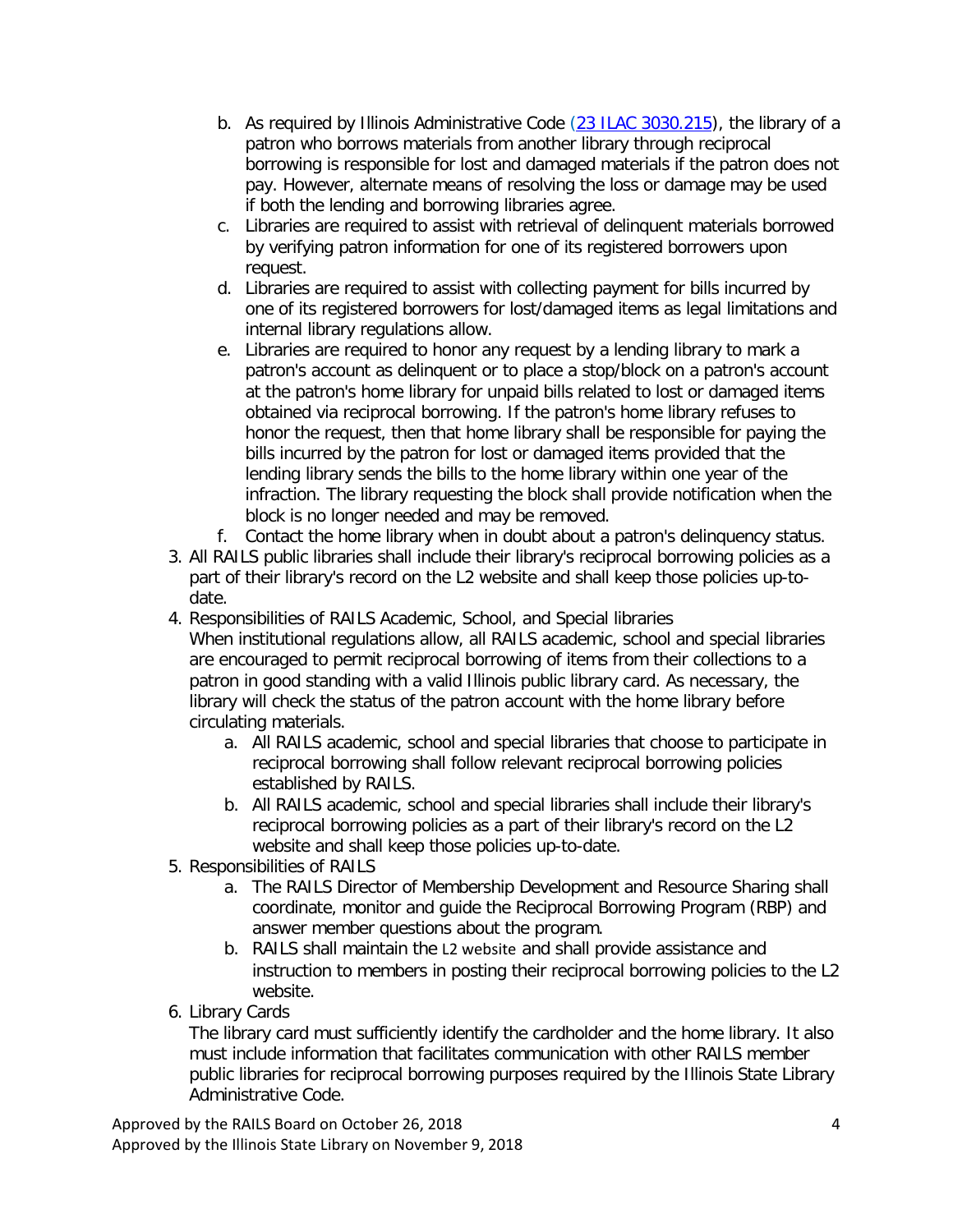## **VI. INTERLIBRARY LOAN**

According to the **ILLINET Interlibrary Loan Code**, Illinois State Library (2015), interlibrary loan is the process by which a library requests material from, or supplies material to, another library. The purpose of interlibrary loan is to obtain, upon request of a library user, material not available in the user's local library.

- A. Responsibilities of All RAILS Libraries
	- 1. All full members of RAILS shall comply with the most current ILLINET Interlibrary Loan Code.
	- 2. All RAILS member libraries shall post their interlibrary loan plan as a part of their library's record on the Library Learning (L2) website. These policies shall include contact information, reimbursement costs for lost materials, formats of materials the library will and will not lend, as well as photocopy policies.
- B. Responsibilities of RAILS
	- 1. The RAILS Director of Membership Development and Resource Sharing shall coordinate, monitor and guide the interlibrary loan program and answer member questions about the program or refer the member to someone who can answer the question.
	- 2. RAILS shall support interlibrary loan through the timely, efficient delivery of materials through the system's delivery service and by providing training for members in areas directly related to interlibrary loan.
	- 3. RAILS shall maintain the L2 website and shall provide assistance and instruction to members in posting their resource sharing policies to the L2 website.
	- 4. All RAILS members are required to complete the Illinois State Library ILLINET Reciprocal Borrowing and Interlibrary Loan Traffic Survey as a requirement of the Illinois State Library Annual Certification Process.

## **VII. NONRESIDENT CARDS AND NONRESIDENT BORROWING**

- A. Responsibilities of RAILS Public Libraries
	- 1. As required by State administrative code, [23 ILAC 3050.20,](ftp://www.ilga.gov/JCAR/AdminCode/023/023030500000200R.html) each public library board of trustees shall annually review its nonresident fee policy and take action to decide whether to issue nonresident library cards during the next 12 month period.
	- 2. At that time, the board shall also determine and adopt the fee formula and fee.
	- 3. Within 30 days of board action, the public library shall notify RAILS of the action taken, effective dates, and fee formula.
	- 4. To report nonresident fee program information to RAILS, each library shall visit the L2 website and edit the library's nonresident card status.
- B. Responsibilities of RAILS
	- 1. RAILS shall provide an electronic method of collecting nonresident fee program information from its member libraries.
	- 2. RAILS shall maintain an up-to-date list on its website indicating which libraries participate in the nonresident borrowing program. This list shall also be available in print upon request and available for public inspection at the regional library system headquarters.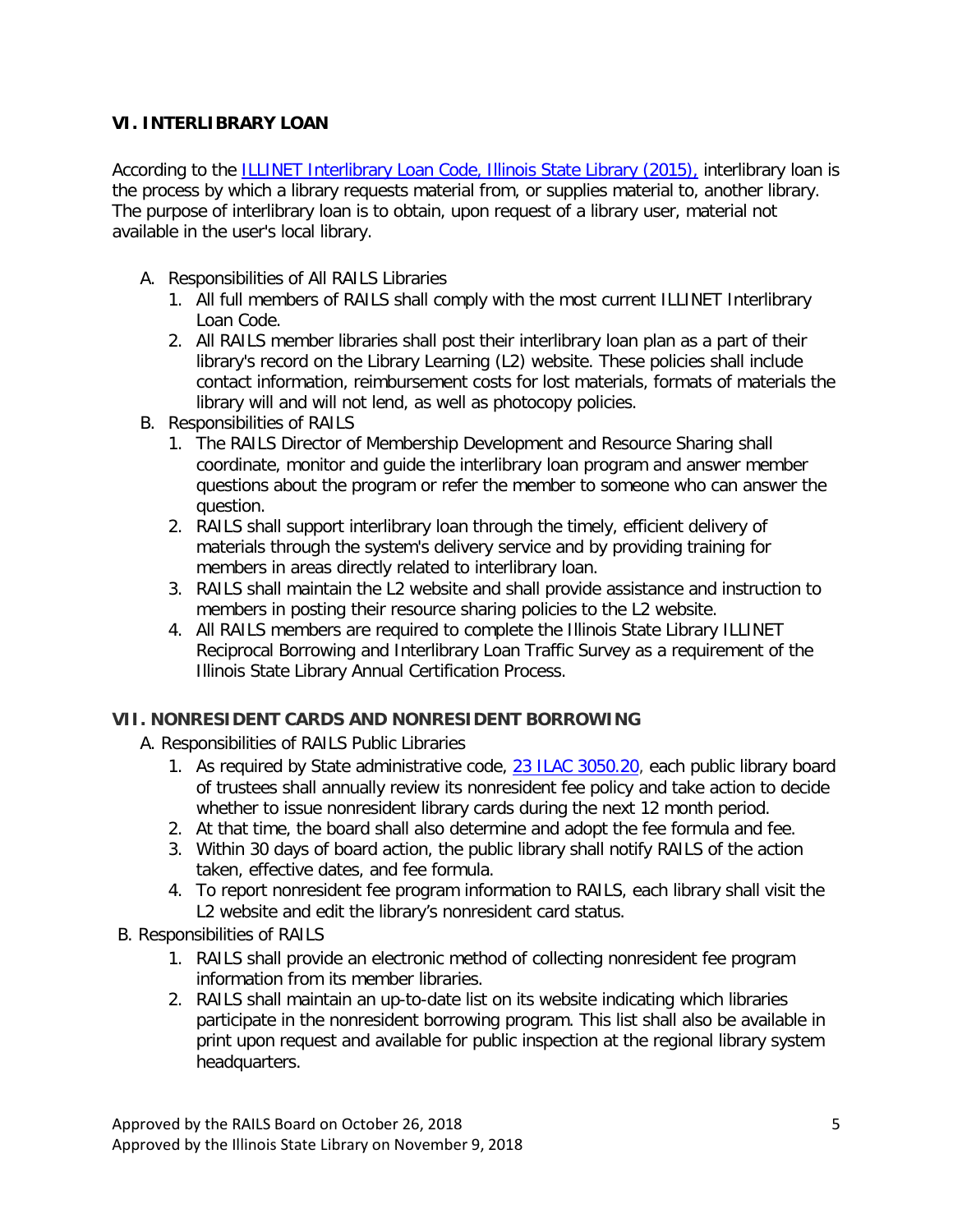#### **VIII. RAILS RESOURCE SHARING PLAN IMPLEMENTATION**

- A. Responsibilities of All RAILS Libraries
	- 1. All RAILS libraries shall post their resource sharing policies as a part of their library's record on L2.
	- 2. Individual RAILS libraries are responsible for informing other member libraries of any failure to observe their library's resource sharing policies.
	- 3. RAILS libraries are expected to work out disputes between themselves as a first course of action.
	- 4. A library may restrict or suspend service to any library that disregards its policies. Such action requires written notification to the suspended library, specifying the terms and duration of the suspension. A copy of all documentation regarding suspensions should be sent to RAILS.
	- 5. Should violations continue to occur, a library may request assistance from RAILS. The request must be submitted to RAILS in writing and a copy should go to the library allegedly committing the violations.
- B. Responsibilities of RAILS
	- 1. The RAILS Director of Membership Development and Resource Sharing shall oversee resource sharing operations and assist with plan enforcement as necessary.
	- 2. RAILS will assist libraries that are unable to solve disputes regarding enforcement of local library resource sharing policies by helping to clarify and interpret the RAILS plan.
	- 3. Violations of this plan may result in loss of full RAILS member status and related system services until a library is able to once again comply with the legal requirements established for full members of a library system. RAILS will inform the library in question about the violation(s) and steps that must be taken to comply with full member requirements.

## **IX. DEFINITIONS**

**Full Member**: A library that meets the criteria for full library system membership as specified in Section 3030.200.

**Good Standing**: A valid library account that has not been blocked. Each library is responsible for determining the requirements for good standing and blocking patrons that do not meet those requirements.

**Home Library**: The library that is located within the taxing district of the patron's residence. This library issues an account for the patron that includes the patron's name and address. The patron has also supplied the proper documentation as required by the library.

**ILLINET Library:** A library that is a member of an Illinois regional library system.

Approved by the RAILS Board on October 26, 2018 6 Approved by the Illinois State Library on November 9, 2018 **Interlibrary Loan**: Interlibrary loan is the process by which a library requests material from, or supplies material to, another library. Whether initiated by library staff or patron, the purpose